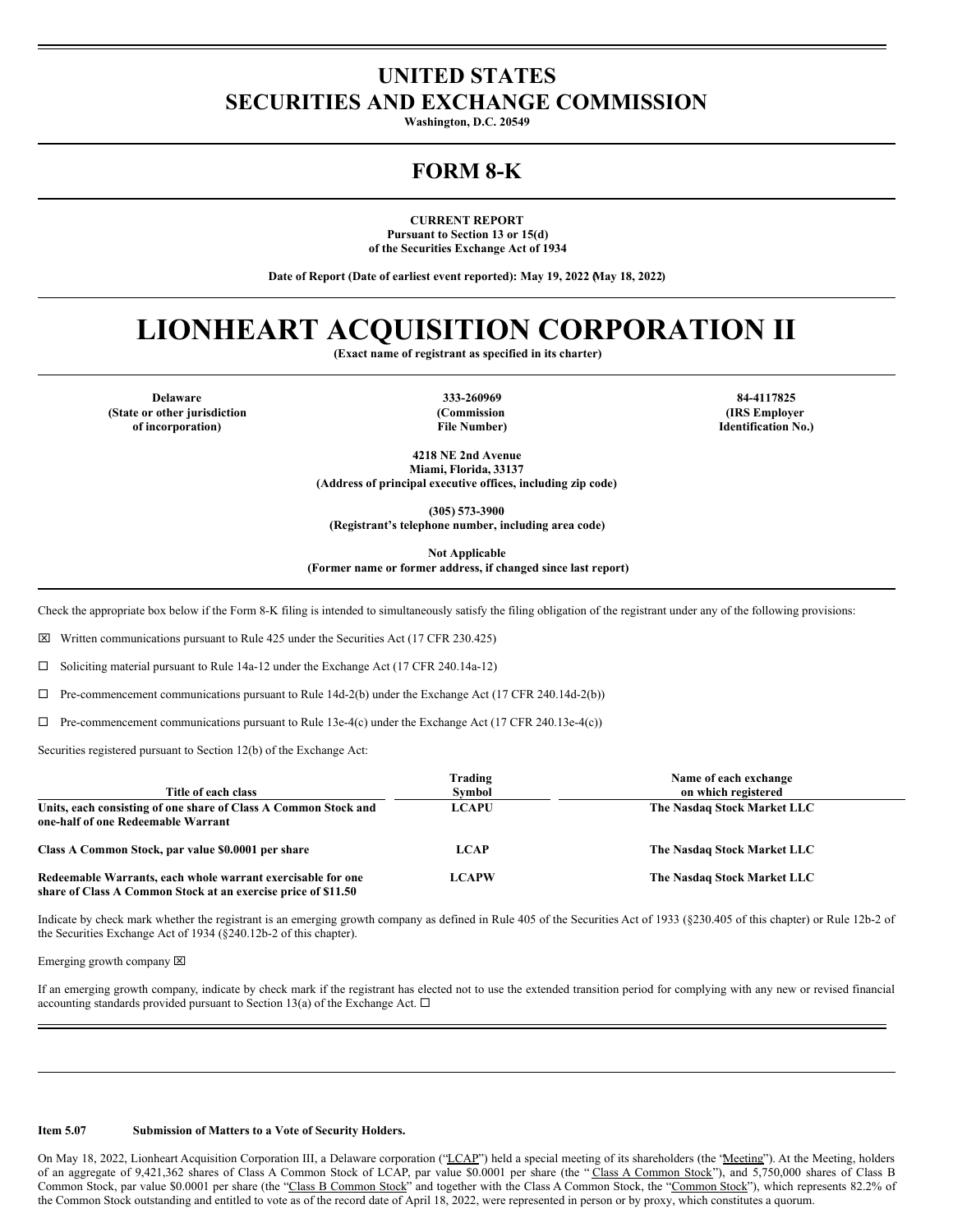At the Meeting, the following proposals were submitted to and approved by LCAP's stockholders:

Г

1. **Proposal No. 1** - **The Business Combination Proposal** – To consider and vote upon a proposal to approve the Membership Interest Purchase Agreement, dated as of July 11, 2021 (as amended, the "MIPA") by and among the Company, Lionheart II Holdings, LLC, the MSP Purchased Companies (as defined in the MIPA, and together with Lionheart II Holdings, LLC, collectively, "MSP"), the members of MSP (the "Members"), and John H. Ruiz, in his capacity as the representative of the Members, and the transactions contemplated thereby:

| For     | <b>\gainst</b> | Abstain |
|---------|----------------|---------|
| 845.364 | 1.325.998      |         |

Proposal No. 1 was approved, having received the affirmative vote of holders of a majority of the shares of Class A Common Stock and Class B Common Stock represented in person or by proxy and entitled to vote thereon and who voted at the Meeting.

2. **Proposal No. 2** - **The Nasdaq Proposal** - To consider and vote upon a proposal to approve, for purposes of complying with applicable listing rules of The Nasdaq Capital Market the issuance of more than 20% of the issued and outstanding common stock, par value \$0.0001 per share, of the Company and voting power in connection with the transactions pursuant to the MIPA (the "Business Combination"):

| For        | gainst                         | bstain |
|------------|--------------------------------|--------|
| 12.895.634 | 2275.700<br>3.120<br>$\sim -1$ |        |

Proposal No. 2 was approved, having received the affirmative vote of holders of a majority of the shares of Common Stock represented in person or by proxy and entitled to vote thereon and who voted at the Meeting.

3. **Proposal No. 3** - **The Charter Approval Proposal** - To consider and vote upon a proposal to adopt the Second Amended and Restated Certificate of Incorporation (the "Proposed Charter"):

| For<br>____ | <b>eainst</b> | bstain |
|-------------|---------------|--------|
| .364<br>84  | 325.998       |        |

Proposal No. 3 was approved, having received the affirmative vote of (i) holders of a majority of the shares of Class A Common Stock then outstanding, voting separately as a single class, (ii) the holders of a majority of the shares of Class B Common Stock then outstanding, voting separately as a single class, and (iii) the holders of a majority of the shares of Class A Common Stock and Class B Common Stock, voting as a single class, represented in person or by proxy and entitled to vote thereon and who voted at the Meeting.

4. **Proposal No. 4** - **The Non-Binding Governance Proposals** - To consider and vote upon, on a non-binding advisory basis, the separate proposals with respect to certain governance provisions in the Proposed Charter in accordance with the requirements of the Securities and Exchange Commission:

4a. **Change in Authorized Shares** - To (i) increase the total number of authorized shares of capital stock from 111,000,000 shares to 8,760,000,000 shares of capital stock, (ii) increase the Company's authorized Class A Common Stock from 100,000,000 shares to 5,500,000,000 shares of Class A Common Stock, (iii) create the shares of the Company's Class V common stock, with a par value of \$0.0001, following the effectiveness of the Proposed Charter (the "Class V Common Stock") consisting of 3,250,000,000 authorized shares of Class V Common Stock and (iv) increase the Company's authorized shares of the preferred stock, with a par value of \$0.0001 of the Company (the "Preferred Stock") from 1,000,000 to 10,000,000 shares of Preferred Stock:

| †or                               | vgainst  | .bstain  |
|-----------------------------------|----------|----------|
| 270.031<br>. UJ -<br>$   -$<br>-- | .438.281 | .454.050 |
|                                   |          |          |

4b. **Dual-Class Stock** - To provide for a capital structure pursuant to which there are two classes of common stock and in which, subject to applicable law and the rights, if any, of the holders of any outstanding series of Preferred Stock, the holders of outstanding shares of common stock of the Company will vote together as a single class on all matters with respect to which stockholders of the Company are entitled to vote under applicable law, the Proposed Charter or the Amended and Restated Bylaws of the Company (the "Amended and Restated Bylaws"), or upon which a vote of the stockholders generally entitled to vote is otherwise duly called for by the Company; provided, however, that except as may otherwise be required by applicable law, each holder of outstanding shares of common stock of the Company will not be entitled to vote on any amendment to the Proposed Charter that relates solely to the terms of one or more outstanding series of Preferred Stock (including, without limitation, the powers (including voting powers), if any, preferences and relative, participating, optional, special or other rights, if any, and the qualifications, limitations and restrictions, if any, of such series of Preferred Stock), if the holders of such affected series are entitled, either voting separately as a single class or together as a class with the holders of any other outstanding series of Preferred Stock, to vote thereon pursuant to the Proposed Charter or the Delaware General Corporation Law. In each such vote, the holders of Class A Common Stock and holders of Class V Common Stock will be entitled to one vote per share of Class A Common Stock or Class V Common Stock, respectively, including the election of directors and significant corporate transactions (such as a merger or other sale of the Company or its assets):

| For           | Against | <b>\bstain</b> |
|---------------|---------|----------------|
| 201<br>$\sim$ | 325.998 | 050<br>z<br>.  |

4c. **Removal of Directors -** To provide that any director or the entire board of directors (the "Board") of the company following the consummation of the Business Combination's (the "Post-Combination Company") may be removed (i) at any time prior to the date on which the voting power of John H. Ruiz and his affiliates (the Founder Holder") represents less than 50% of the voting power of all of the then outstanding shares of the Post-Combination Company generally entitled to vote (the Voting Rights Threshold Date") by a simple majority voting together as a single class, with or without cause, notwithstanding the classification of the Board, and (ii) at any time from and after the Voting Rights Threshold Date, solely for cause and only by the affirmative vote of the holders of at least 66 23% of the voting power of all of the then outstanding shares of the Company generally entitled to vote thereon, voting together as a single class:

| For   | <b>gainst</b> | bstain                        |
|-------|---------------|-------------------------------|
| 2.301 | 5.998<br>つつよ  | .050<br>$\overline{AB}$<br>۱4 |

4d. Required Stockholder Vote to Amend Certain Sections of the Proposed Charter - To provide that, in addition to any affirmative vote required by applicable law or the Proposed Charter, from and after the Voting Rights Threshold Date, the approval by affirmative vote of the holders of at least 66 2/3% in voting power of the then outstanding shares of the Company generally entitled to vote is required to make any amendment to Article Seventh (Board of Directors) or Article Eighth (Written Consent of Stockholders) of the Proposed Charter:

| For             | \9ainst | hstain                        |
|-----------------|---------|-------------------------------|
| 12.391<br>3 I 4 | 325 998 | .050<br>$\Lambda$ 5 $\Lambda$ |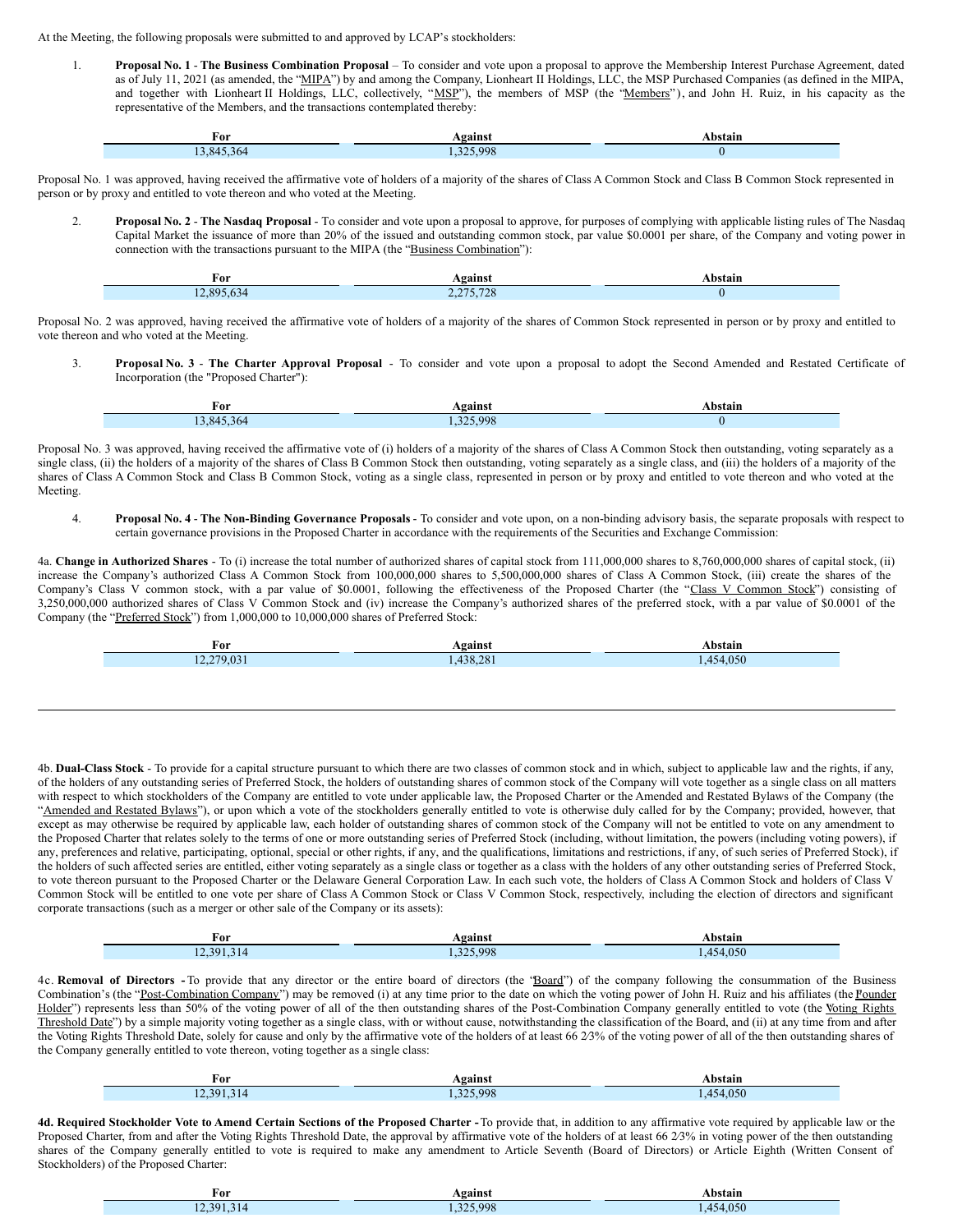4e. Required Stockholder Vote to Amend the Amended and Restated Bylaws - To provide that, in addition to any affirmative vote required by the Proposed Charter, any bylaw that is to be made, altered, amended or repealed by the stockholders of the Company shall receive, at any time (i) prior to the Voting Rights Threshold Date, the affirmative vote of the holders of at least a majority in voting power of the then outstanding shares of the Company generally entitled to vote, voting together as a single class, and (ii) from and after the Voting Rights Threshold Date, the affirmative vote of the holders of at least 66 23% in voting power of the then outstanding shares of stock of the Company generally entitled to vote, voting together as a single class:

| For                                                                 | Voains  | <b>\bstain</b> |
|---------------------------------------------------------------------|---------|----------------|
| and the contract of the contract of the contract of<br>12.301<br>__ | 325.998 | .050<br>.      |

Proposals No. 4a, 4b, 4c, 4d and 4e were approved, having received the affirmative vote of holders of a majority of the Class A Common Stock and Class B Common Stock represented in person or by proxy and entitled to vote thereon and who voted at the Meeting.

5. **Proposal No. 5** - **The Director Election Proposal** - To consider and vote upon a proposal to elect seven directors to serve on the Board of Directors of the Post-Combination Company until the first annual meeting of stockholders following the Business Combination, in the case of Class I directors, the second annual meeting of stockholders following the Business Combination, in the case of Class II directors, and the third annual meeting of stockholders following the Business Combination, in the case of Class III directors, and, in each case, until their respective successors are duly elected and qualified:

#### **Class I Nominees:**

|                            | a.            | Roger Meltzer         |            |           |
|----------------------------|---------------|-----------------------|------------|-----------|
|                            |               |                       | For        | Abstain   |
|                            |               |                       | 12,895,481 | 2,275,881 |
|                            |               |                       |            |           |
|                            | b.            | Beatriz Assapimonwait |            |           |
|                            |               |                       | For        | Abstain   |
|                            |               |                       | 12,895,484 | 2,275,878 |
| <b>Class II Nominees:</b>  |               |                       |            |           |
|                            | $\mathbf{c}.$ | Thomas Hawkins        |            |           |
|                            |               |                       | For        | Abstain   |
|                            |               |                       | 12,895,481 | 2,275,881 |
|                            |               |                       |            |           |
|                            | d.            | Michael Arrigo        |            |           |
|                            |               |                       | For        | Abstain   |
|                            |               |                       | 12,895,481 | 2,275,881 |
| <b>Class III Nominees:</b> |               |                       |            |           |
|                            |               |                       |            |           |
|                            | $\rm e.$      | Ophir Sternberg       |            |           |
|                            |               |                       | For        | Abstain   |
|                            |               |                       | 12,895,481 | 2,275,881 |
|                            |               |                       |            |           |
|                            | $\mathbf f$   | John H. Ruiz          |            |           |
|                            |               |                       | For        | Abstain   |
|                            |               |                       | 12,895,481 | 2,275,881 |
|                            |               |                       |            |           |
|                            |               |                       |            |           |
|                            |               |                       |            |           |
|                            |               |                       |            |           |
|                            |               |                       |            |           |
|                            | g.            | Frank C. Quesada      |            |           |
|                            |               |                       | For        | Abstain   |
|                            |               |                       | 13.845.211 | 1.326.151 |

All nominees for election to the board of directors of MSP following the consummation of the Business Combination were elected, with the voting results set forth above.

6. **Proposal No. 6** - **The Incentive Plan Proposal** - To consider and vote upon a proposal to approve and adopt the MSP Recovery, Inc. 2022 Omnibus Incentive Plan and the material terms thereunder:

| For       | <b>\gainst</b> | bstain |
|-----------|----------------|--------|
| 3.805.364 | .325.998       | 40,000 |

Proposal No. 6 was approved, having received the affirmative vote of holders of a majority of the Class A Common Stock and Class B Common Stock represented in person or by proxy and entitled to vote thereon and who voted at the Meeting.